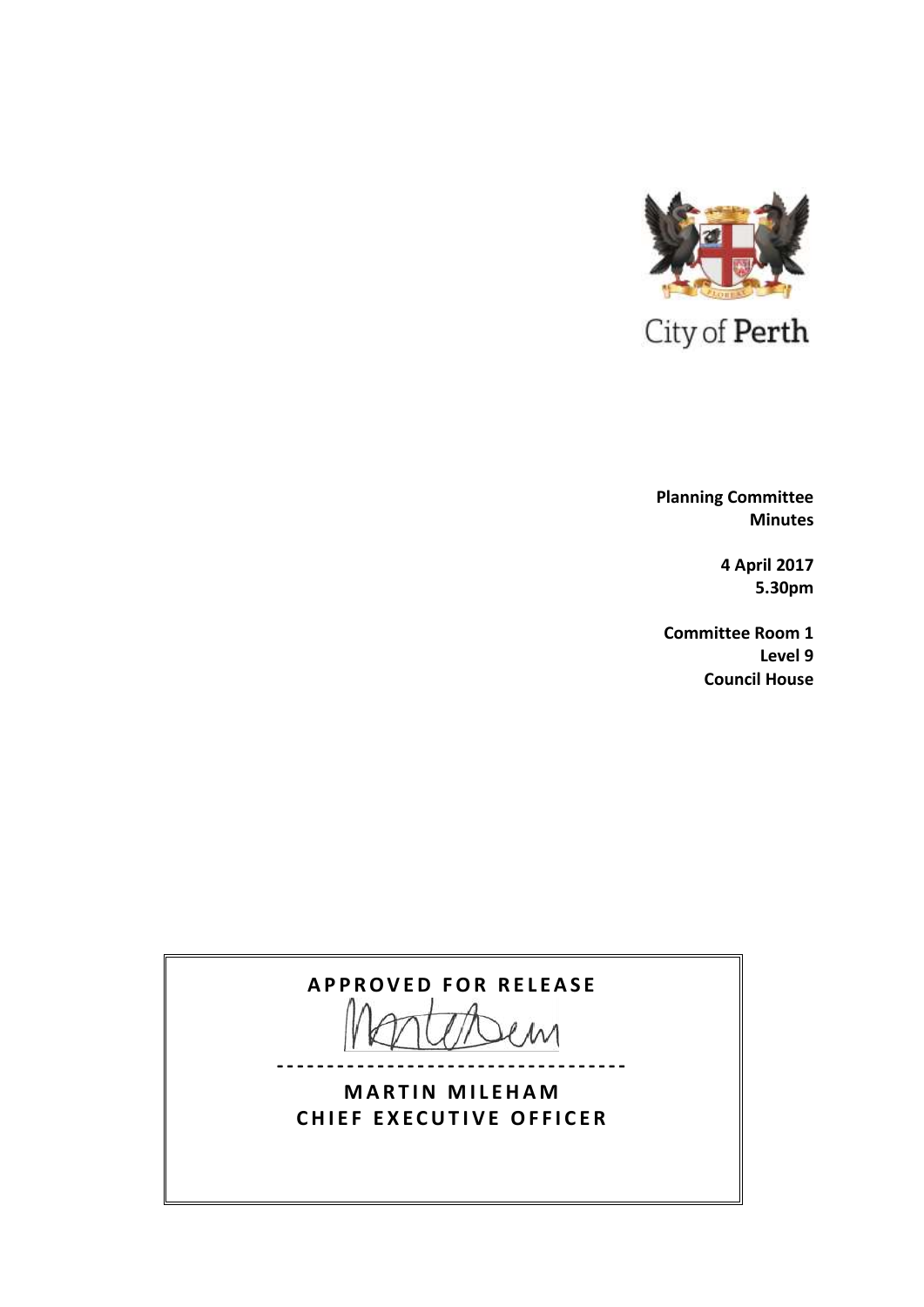

City of Perth

Planning Committee Minutes

> 4 April 2017 5.30pm

Committee Room 1 Level 9 Council House

Minutes to be confirmed at the next Planning meeting.

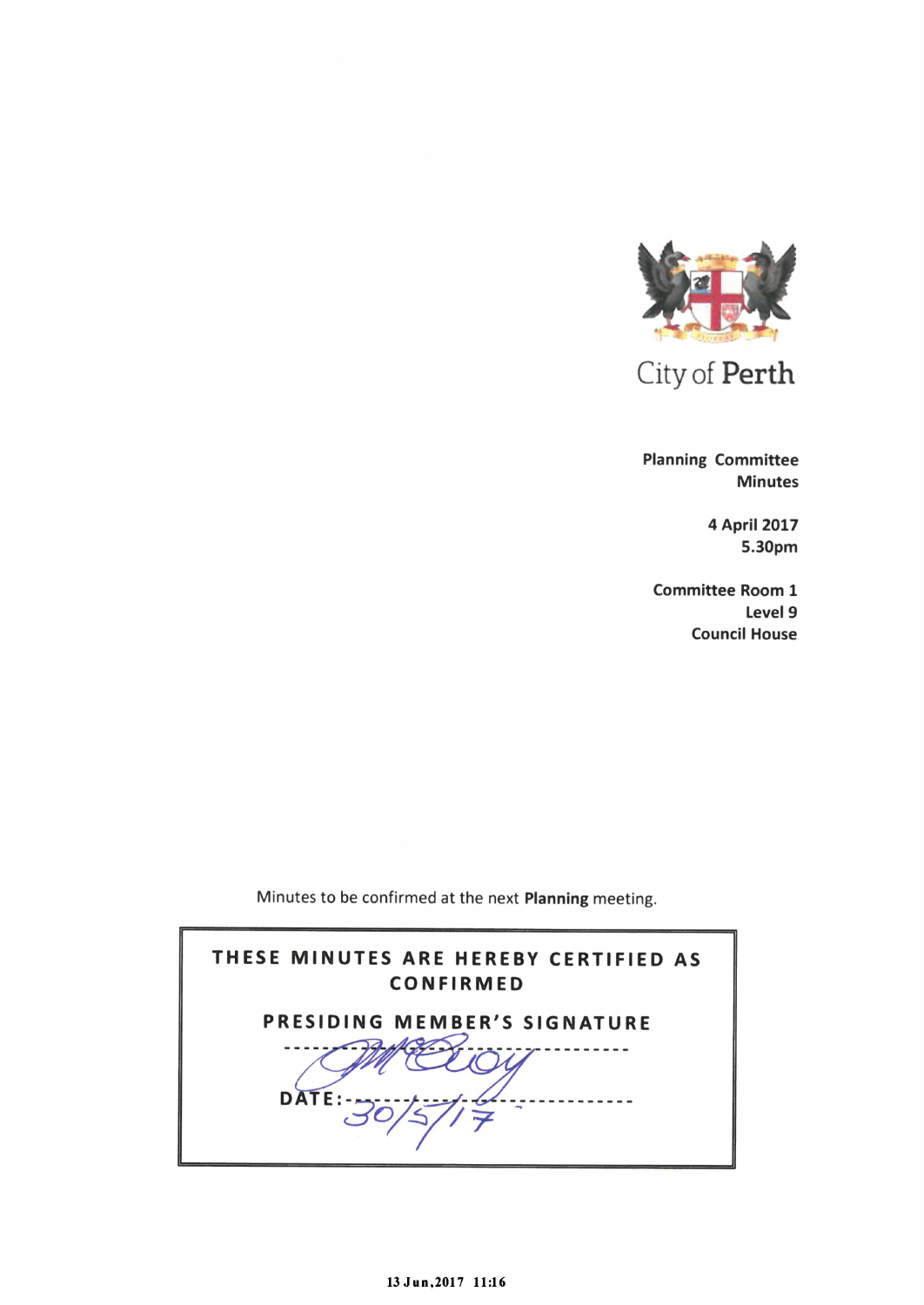Minutes of the **Planning** meeting of the City of Perth in Committee Room 1, Ninth Floor, Council House, 27 St Georges Terrace, Perth on Tuesday, 4 April 2017.

### **Members in Attendance:**

| Cr McEvoy<br>Cr Green<br>Cr Yong |   | <b>Presiding Member</b><br>Deputy Member (entered the meeting at 5.30pm) |
|----------------------------------|---|--------------------------------------------------------------------------|
| <b>Officers:</b>                 |   |                                                                          |
| Mr Mileham                       |   | Chief Executive Officer                                                  |
| Ms Battista                      |   | Acting Director Economic Development and Activation                      |
| Mr Ridgwell                      |   | <b>Manager Governance</b>                                                |
| Ms Smith                         |   | <b>Manager Development Approvals</b>                                     |
| Mr Farley                        |   | <b>Manager City Planning</b>                                             |
| Ms Best                          | - | Governance and Risk Officer                                              |

### **Guests and Deputations:**

| Mr Farrell  |                           |
|-------------|---------------------------|
| Mr Foley    |                           |
| Mr Horner   |                           |
| Mr Aguilera |                           |
| Ms Dunbar   | <b>Planning Solutions</b> |
| Mrs Sampson |                           |

Fifteen members of public.

### **1. Declaration of Opening**

**5.29pm** The Presiding Member declared the meeting open.

### **2. Apologies and Members on Leave of Absence** Cr Adamos (Apology)

**5.30pm** Cr Green entered the meeting.

### **3. Question Time for the Public**

Questions received from Leonie Walker (TRIM 67612/17) in relation to Item 8.2 on the Agenda - 98-100 (Lot 81) Brown Street, East Perth – Micro-Brewery ('Light-Industry') and Tavern ('Dining And Entertainment'), Shopfront Alterations and the Display of Signage for 'Bright Tank Brewing Co.'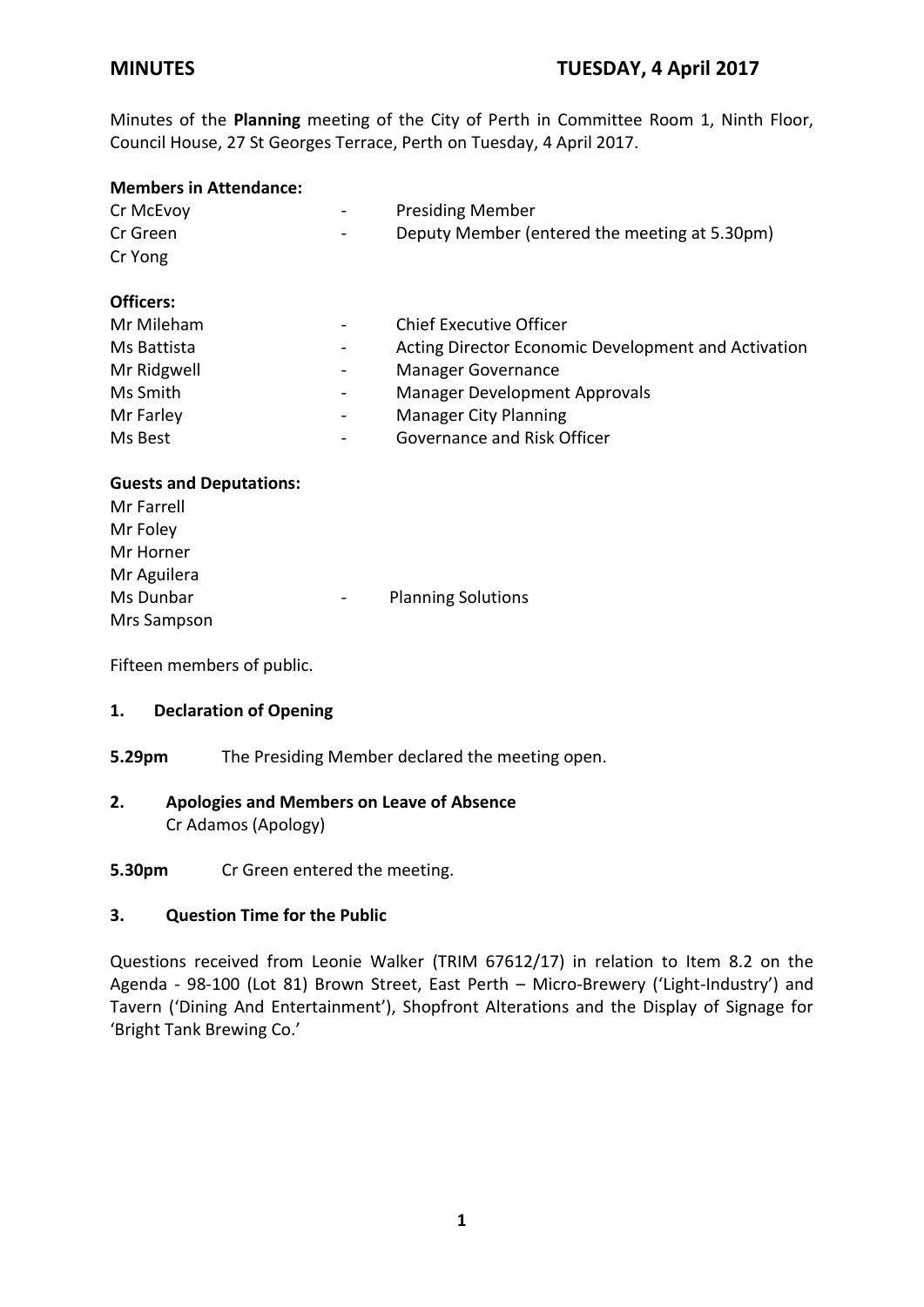| <b>Question:</b> | What of the lack of any buffer areas between the proposed business and<br>the surrounding residential complexes to the right, left and front of the<br>development and how can the<br>placement of a<br>proposed<br>microbrewery/tavern in the middle of medium to high density living<br>complexes be justified when there is an abundance of other buildings in<br>the East Perth area that are empty and up for lease and/ or<br>development?                                                                                                                                                                                                                                                                                                                    |
|------------------|---------------------------------------------------------------------------------------------------------------------------------------------------------------------------------------------------------------------------------------------------------------------------------------------------------------------------------------------------------------------------------------------------------------------------------------------------------------------------------------------------------------------------------------------------------------------------------------------------------------------------------------------------------------------------------------------------------------------------------------------------------------------|
| <b>Response:</b> | This area within East Perth was traditionally an area dominated by<br>commercial land uses that has become more of a mixed-use precinct<br>following the redevelopment of this and surrounding areas. The<br>Statement of Intent for the Boans Precinct indicates that its close<br>proximity to the Claisebrook Train Station provides a strong opportunity<br>to continue the mixed land use function of the locality while also<br>encouraging medium density residential development. The proposed<br>use of the site is contemplated under the Local Planning Scheme No. 26<br>provisions and given the intent for this to be a mixed use area there is no<br>requirement for there to be any land use buffer between residential and<br>non-residential uses. |
|                  | The proposal to establish a micro-brewery at this site is a commercial<br>decision by the owner of the property and can be justified by the<br>planning framework that applies to any use or development of the site.<br>While residential uses are preferred in this locality, the site can be<br>considered for a range of light industrial, retail, commercial, dining and<br>entertainment uses.                                                                                                                                                                                                                                                                                                                                                                |

### **4. Confirmation of Minutes – 7 March 2017**

*Moved by Cr Yong, seconded by Cr McEvoy* 

*That the minutes of the meeting of the Planning Committee held on 7 March 2017 be confirmed as a true and correct record.*

*The motion was put and carried*

**The votes were recorded as follows:**

**For: Crs McEvoy, Green and Yong**

**Against: Nil**

- **5. Correspondence** Nil
- **6. Disclosures of Members' Interests** Nil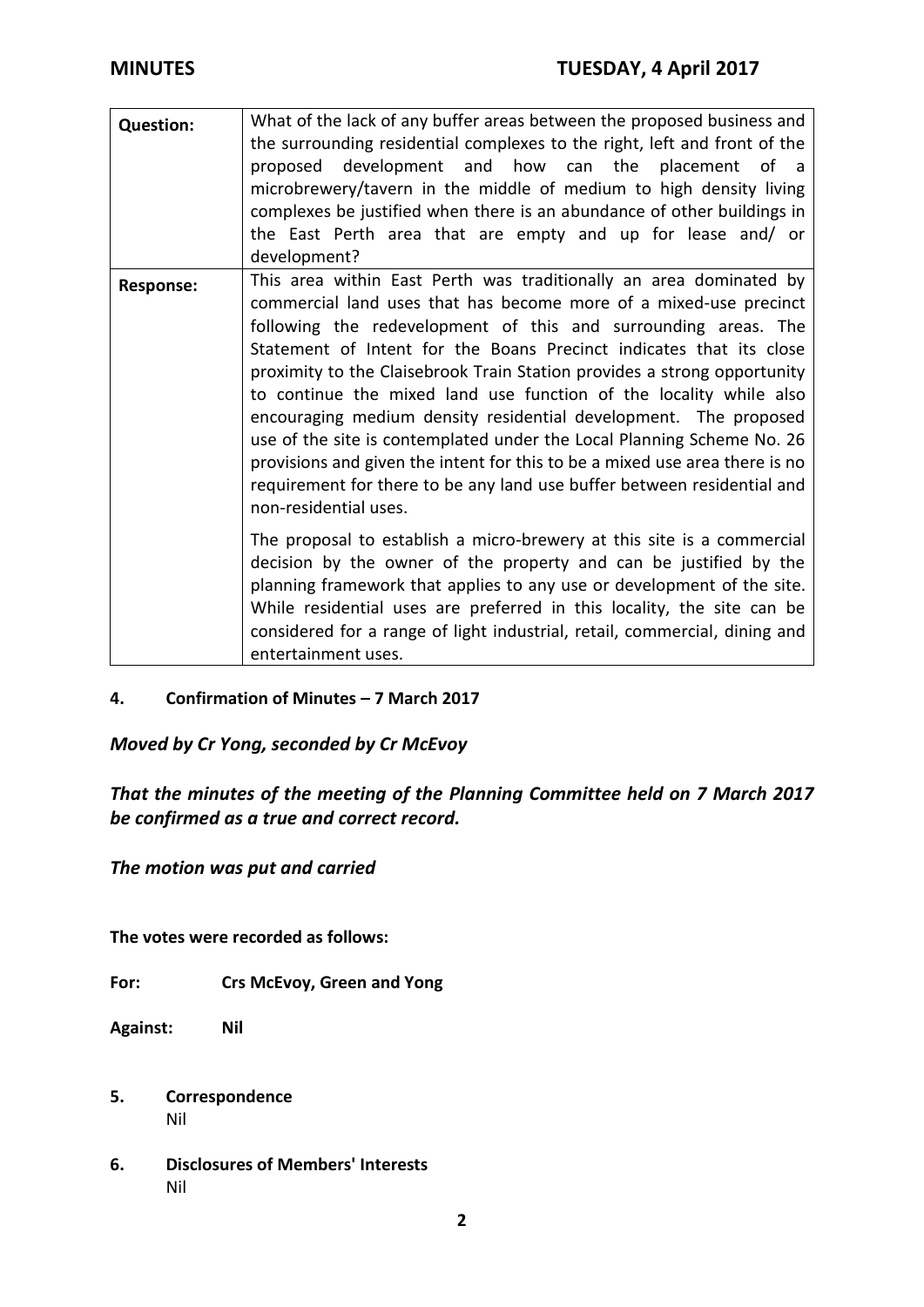### **7. Matters for which the Meeting may be Closed**

The Chief Executive Officer advised that in accordance with Section 5.23(2) of the *Local Government Act 1995*, should an Elected Member wish to discuss the content of the confidential attachment/s listed below, it is recommended that Council resolve to close the meeting to the public prior to discussion of the following:

| <b>Schedule No.</b> | <b>Item No. and Title</b>                     | Reason           |
|---------------------|-----------------------------------------------|------------------|
| Confidential        | Item 8.2 - 98-100 (Lot 81) Brown Street, East | s 5.23(2)(e)(ii) |
| Attachment          | Perth - Micro-Brewery ('Light-Industry') and  |                  |
| 8.2B                | ('Dining And Entertainment'),<br>Tavern       |                  |
|                     | Shopfront Alterations and the Display of      |                  |
|                     | Signage for 'Bright Tank Brewing Co.'         |                  |
| Confidential        | Item 8.4 - Barrack Street Improvement Model   | s 5.23(2)(e)(ii) |
| Attachments         | - Integrated Private Realm Investment with    |                  |
| 8.4B & 8.4C         | Streetscape Works - Annual Update             |                  |
| Confidential        | Item 8.5 - Barrack Street Improvement Model   | s 5.23(2)(e)(ii) |
| Attachment          | - Connor Quinlan Estate Update                |                  |
| 8.5B                |                                               |                  |

### **8. Reports**

| <b>DEPUTATION:</b> | Item 8.1 – Councillor Motion – Publishing of Development<br><b>Applications Online</b>                                                                          |
|--------------------|-----------------------------------------------------------------------------------------------------------------------------------------------------------------|
|                    | The Presiding Member approved a Deputation from Mr Farrell (TRIM<br>$67312/17$ ).                                                                               |
| 5.32pm             | Mr Farrell commenced the deputation and provided overview of his<br>support for the proposed motion and requested the Planning<br>Committee approve the motion. |
| 5.33pm             | The deputation concluded.                                                                                                                                       |

# **Item 8.1 Councillor Motion – Publishing of Development Applications Online**

*Moved by Cr Green, seconded by Cr McEvoy* 

*That the City of Perth publishes on its website all development applications that are requiring community consultation, including details and plans of the application and consultation and including capability to submit responses online, by no later than 1 May 2017.*

*The motion was put and carried*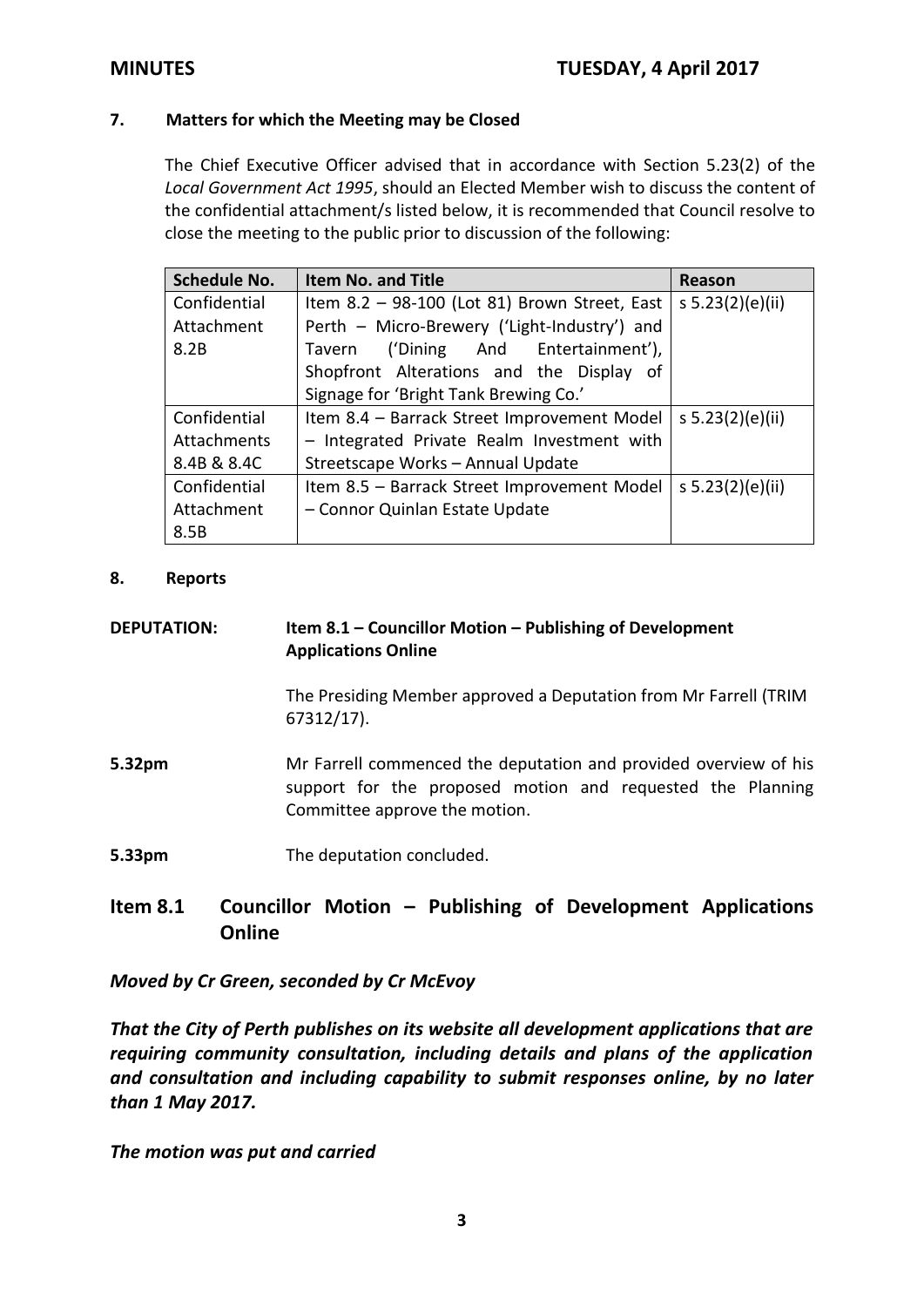### **The votes were recorded as follows:**

- **For: Crs McEvoy, Green and Yong**
- **Against: Nil**

**DEPUTATION: Item 8.2 – 98-100 (Lot 81) Brown Street, East Perth – Micro-Brewery ('Light-Industry') and Tavern ('Dining and Entertainment'), Shopfront Alterations and the Display of Signage for 'Bright Tank Brewing Co.'**

> The Presiding Member approved a Deputation from Mr Foley (TRIM 64940/17).

- **5.40pm** Mr Foley commenced the deputation and provided an overview of his concerns with the proposed application and the impact on the vicinity as a resident and requested the Planning Committee refuse the proposal.
- **5.48pm** The deputation concluded.

**DEPUTATION: Item 8.2 – 98-100 (Lot 81) Brown Street, East Perth – Micro-Brewery ('Light-Industry') and Tavern ('Dining and Entertainment'), Shopfront Alterations and the Display of Signage for 'Bright Tank Brewing Co.'**

> The Presiding Member approved a Deputation from Mr Horner (TRIM 65260/17).

- **5.48pm** Mr Horner commenced the deputation and provided an overview of his concerns to the proposed application and requested the Planning Committee refuse the proposal.
- **5.56pm** The deputation concluded.

**DEPUTATION: Item 8.2 – 98-100 (Lot 81) Brown Street, East Perth – Micro-Brewery ('Light-Industry') and Tavern ('Dining and Entertainment'), Shopfront Alterations and the Display of Signage for 'Bright Tank Brewing Co.'**

> The Presiding Member approved a Deputation from Mr Aguilera (TRIM 66110/17).

**5.56pm** Mr Aguilera commenced the deputation and provided an overview of his concerns to the proposed application and requested the Planning Committee refuse the proposal.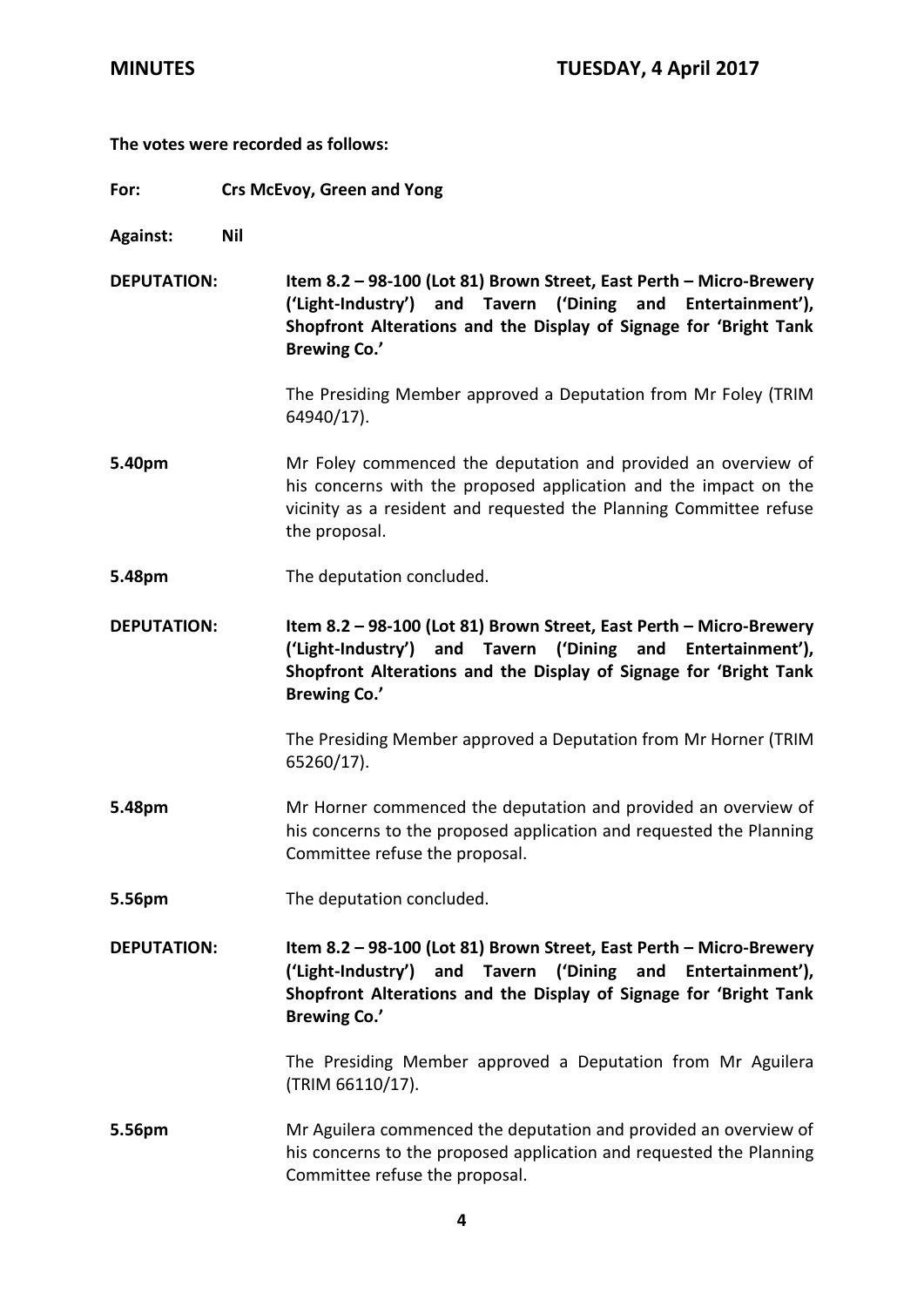**5.59pm** The deputation concluded.

**DEPUTATION: Item 8.2 – 98-100 (Lot 81) Brown Street, East Perth – Micro-Brewery ('Light-Industry') and Tavern ('Dining and Entertainment'), Shopfront Alterations and the Display of Signage for 'Bright Tank Brewing Co.'**

> The Presiding Member approved a Deputation from Ms Dunbar of Planning Solutions (TRIM 66543/17).

- **5.59pm** Ms Dunbar and Ms Sampson (Applicant) commenced the deputation and provided an overview the proposed development application and requested the Planning Committee approve the proposal.
- **6.08pm** The deputation concluded.

## **MOTION TO CLOSE THE MEETING TO THE PUBLIC**

### *Moved By Cr Green, seconded by Cr McEvoy*

*The Planning Committee, in accordance with Section 5.23(2)(e)(ii) of the Local Government Act 1995, resolved to close the meeting to the public to consider Confidential Attachment 8.2B.* 

*The motion was put and carried*

**The votes were recorded as follows:**

**For: Crs McEvoy, Green and Yong**

**Against: Nil**

**6.34pm** The meeting was close to the public.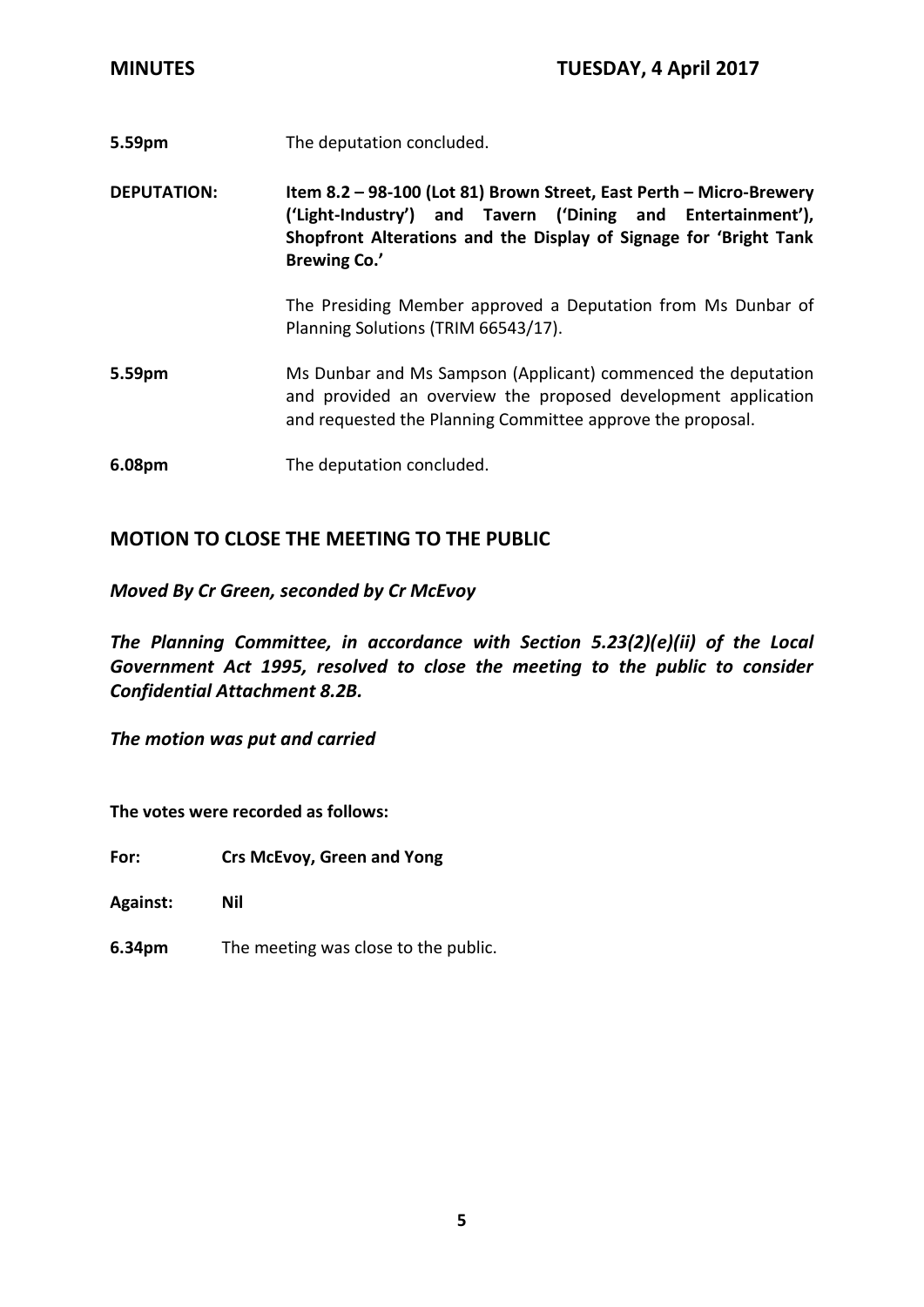# **Item 8.2 98-100 (Lot 81) Brown Street, East Perth – Micro-Brewery ('Light-Industry') and Tavern ('Dining And Entertainment'), Shopfront Alterations and the Display of Signage for 'Bright Tank Brewing Co.'**

### **The Planning Committee agreed to amend the Officer Recommendation as follows:**

That, in accordance with the provisions of the Local Planning Scheme No. 26, the City Planning Scheme No. 2, the Planning and Development (Local Planning Schemes) *Regulations 2015* and the Metropolitan Region Scheme, the Council APPROVES BY AN ABSOLUTE MAJORITY, the application for the proposed microbrewery ('Light-Industry') and tavern ('Dining and Entertainment'), shopfront alterations and the display of signage for 'Bright Tank Brewing Co.' at 98-100 Brown Street, East Perth *as detailed on the Metropolitan Region Scheme Form One dated 1 December 2016 and as shown on the plans received on 15 December 2016, 13 January 2017 and 15 March 2017* subject to:

### **PRIMARY MOTION AS AMENDED was put**

### *Moved by Cr McEvoy, seconded by Cr Yong*

*That, in accordance with the provisions of the Local Planning Scheme No. 26, the City Planning Scheme No. 2, the Planning and Development (Local Planning Schemes) Regulations 2015 and the Metropolitan Region Scheme, the Council APPROVES BY AN ABSOLUTE MAJORITY, the application for the proposed microbrewery ('Light-Industry') and tavern ('Dining and Entertainment'), shopfront alterations and the display of signage for 'Bright Tank Brewing Co.' at 98-100 Brown Street, East Perth as detailed on the Metropolitan Region Scheme Form One dated 1 December 2016 and as shown on the plans received on 15 December 2016, 13 January 2017 and 15 March 2017 subject to:*

- *1.* **'***the opening hours of the tavern use being limited to Wednesday 4.00pm to 10.00pm, Thursday 12.00pm (midday) to 10.00pm, Friday and Saturday 12.00pm (midday) to 12am (midnight) and Sunday 10.00am to 10.00pm with any variation to these hours being submitted for approval by the City;*
- *2. any proposed external building plant or services including air condensers, piping, ducting, flues/vents being located to minimise any visual, noise and odour impacts on the adjacent developments and being screened from view of the street, with details of the location and screening of such plant and services being submitted for approval by the City prior to the submission of an application for a building permit;*

*(Cont'd)*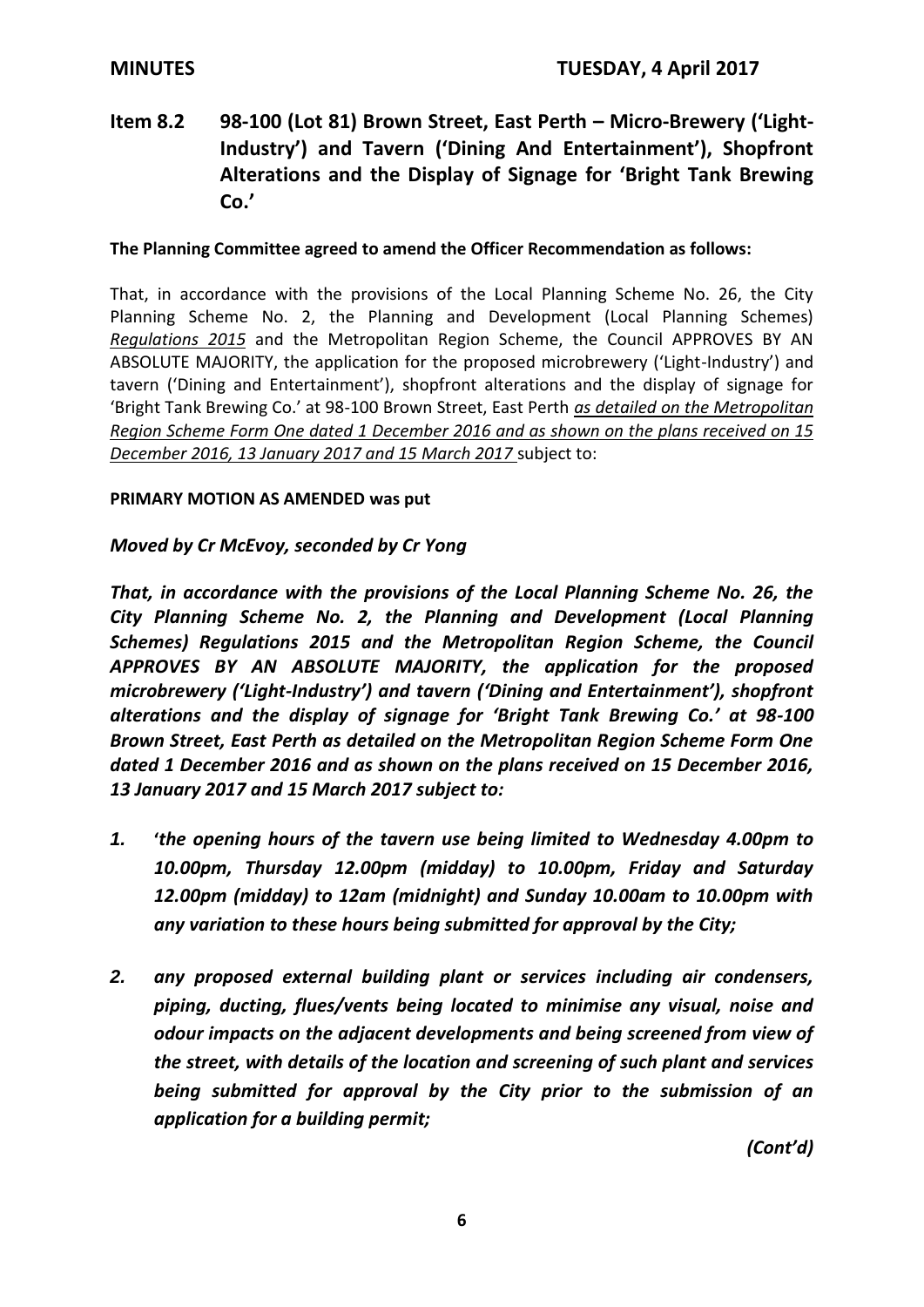- *3. the Waste Management Strategy dated 3 March 2017 prepared by Encycle Consulting being implemented by the proprietor/manager and being expanded to include restrictions on the disposal of bottles and glass, external to the premises, between the hours of 9.00am and 10.00pm Monday to Sunday, with a final waste management plan being submitted for approval by the City prior to applying for a building permit;*
- *4. a management plan for the tavern, detailing the control of noise, patron behaviour, hours of operation, queuing, smoking arrangements, and the procedure for addressing complaints, being submitted to the City for approval prior to the tavern use coming into operation, with the management plan being implemented by the proprietor / manager of the premises on an ongoing basis;*
- *5. the recommendations contained in the Acoustic Assessment Report Reference 21298-2-16281 dated 19 January 2017 by Herring Storer Acoustics, including noise control measures to the four rotary ventilators, being implemented in full prior to the commencement of the approved use and on an ongoing basis, with Noise Management Plans being submitted for approval by the City prior to applying for a building permit; and*
- *6. the music levels being limited to ambient or background music levels where normal conversations can occur.*

*The motion was put and carried*

**The votes were recorded as follows:**

- **For: Crs McEvoy, Green and Yong**
- **Against: Nil**
- **Reason:** The Planning Committee agreed to amend the Officer recommendation for administrative purposes and to provide further clarity to Council.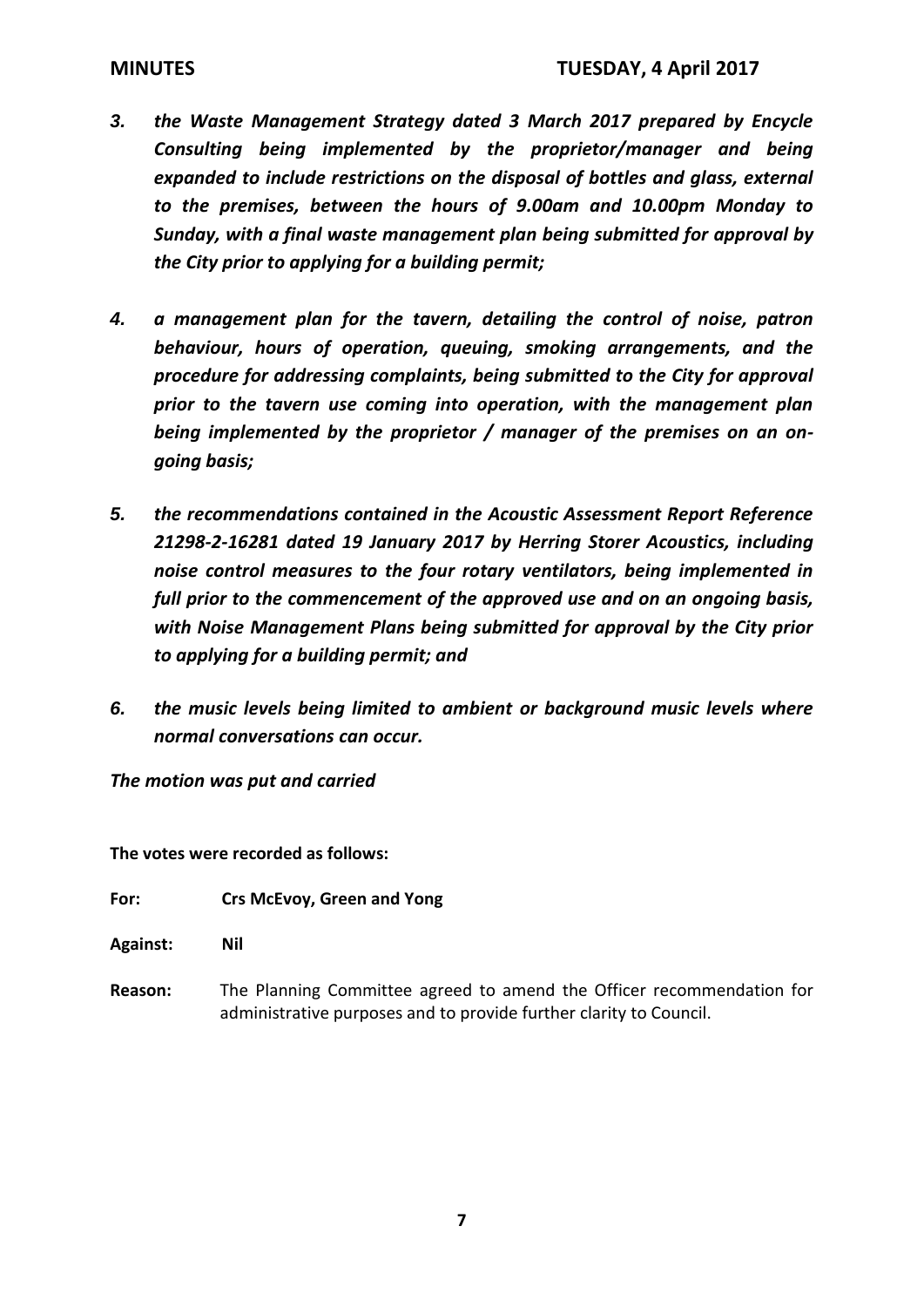## **MOTION TO OPEN THE MEETING TO THE PUBLIC**

*Moved By Cr Green, seconded by Cr McEvoy* 

*That the Planning Committee resolves to re-open the meeting to the public.*

*The motion was put and carried*

**The votes were recorded as follows:**

| For: | Crs McEvoy, Green and Yong |
|------|----------------------------|
|------|----------------------------|

**Against: Nil** 

**6.37pm** The meeting was re-opened to the public and 20 members of the public returning.

The Chief Executive Officer advised the public gallery of the decisions made on Item 8.2 as detailed above.

# **Item 8.3 Proposed Amendments to the City Planning Scheme No. 2 – Local Planning Policies, Registers and Precinct Plans to Accord with the Planning and Development (Local Planning Scheme) Regulations**

*Moved by Cr McEvoy, seconded by Cr Yong*

*That Council pursuant to clause 5(2) of Schedule 2 of the Planning and Development (Local Planning Schemes) Regulations 2015 adopts the proposed minor modifications to the City Planning Scheme No. 2 – Local Planning Policies, Registers and Precinct Plans as detailed in Attachments 8.3A and 8.3B.*

*The motion was put and carried*

**The votes were recorded as follows:**

**For: Crs McEvoy, Green and Yong**

**Against: Nil**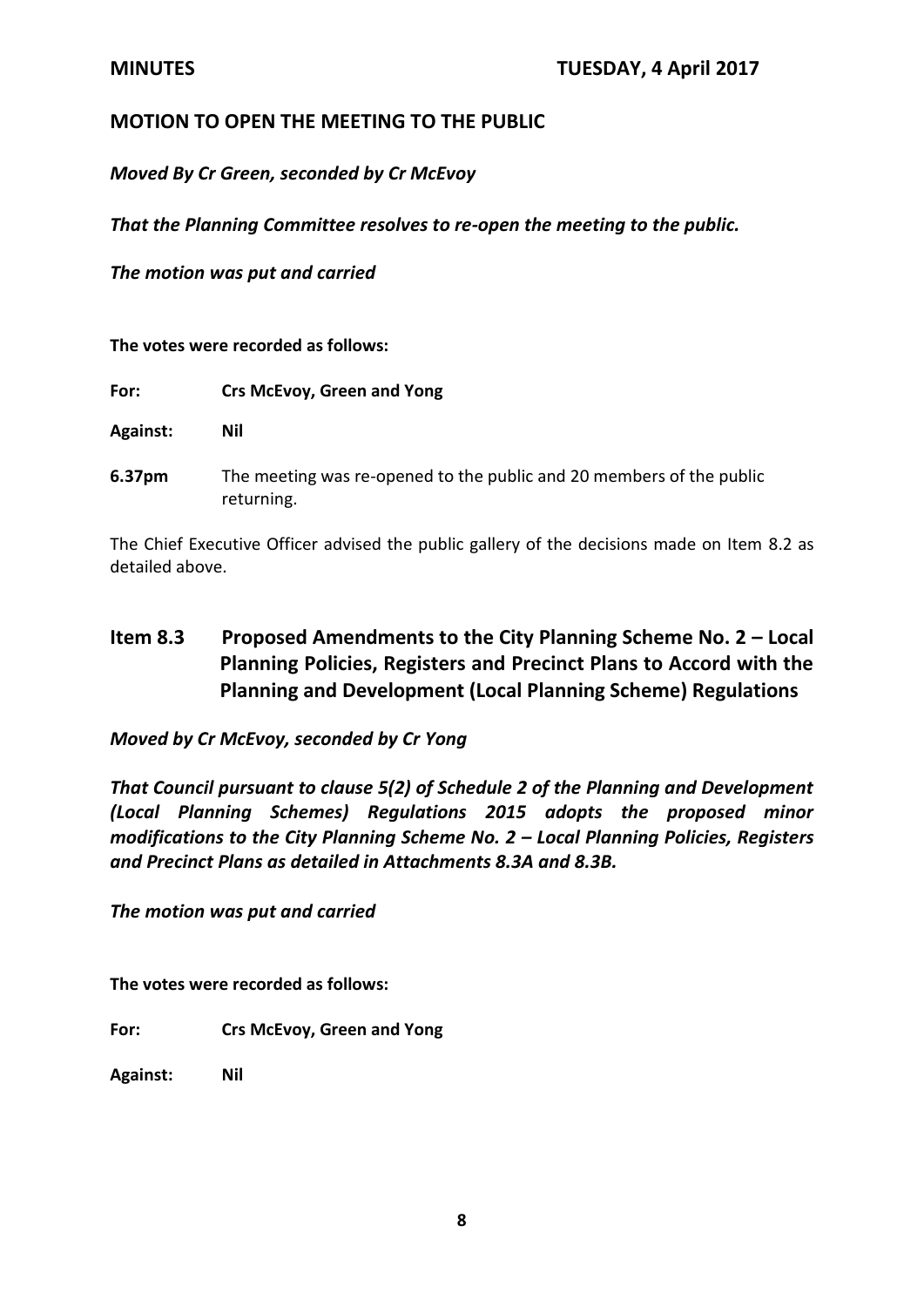**Item 8.4 Barrack Street Improvement Model – Integrated Private Realm Investment with Streetscape Works – Annual Update**

*Moved by Cr McEvoy, seconded by Cr Green*

*That Council:*

- *1. notes that over 55% of the dilapidation issues identified in the 2014 dilapidation audit of Barrack Street have been addressed in the first two years of the three year Improvement Program by a combination of implemented works, planning approvals to undertake works, and City Heritage or Business Grants;*
- *2. notes that the targeted sites and measures identified in the Improvement Snapshot included in Confidential Attachment 8.4C have been actioned and / or achieved, with grants totalling \$334,498 generating \$4,161,824 of private investment across 19 sites; and*
- *3. notes that the Implementation Staging Strategy is moving from Stage 2 to Stage 3 with remaining dilapidation works in Barrack Street to be addressed by compliance.*

*The motion was put and carried*

**The votes were recorded as follows:**

**For: Crs McEvoy, Green and Yong**

**Against: Nil**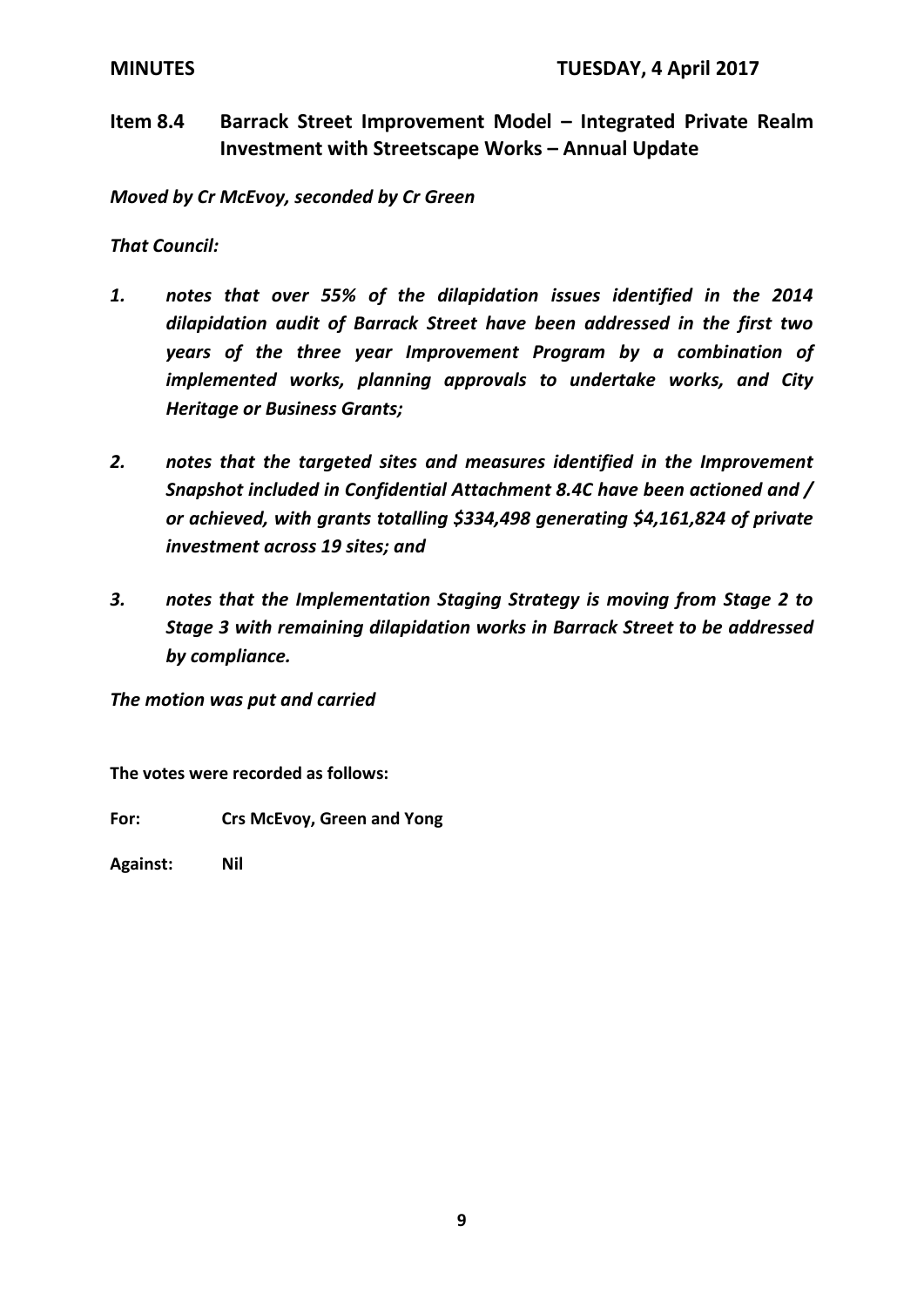**Item 8.5 Barrack Street Improvement Model – Connor Quinlan Estate Update**

*Moved by Cr Yong, seconded by Cr Green*

*That Council:*

- *1. amends the 21 July 2015 resolution, awarding a heritage grant of \$61,250 for painting the six buildings facades forming the 'Connor Quinlan Estate', at 618 Hay Street, 612-616 Hay Street and 69-99 Barrack Street, by removing the grant funding pre-requisite requiring the owner to fund the removal of visible air conditioners and electricals;*
- *2. pursuant to Council's endorsed Improvement Model Implementation Staging Strategy, notes that if works on the Connor Quinlan Estate do not proceed in the 17/18 financial year, a report will be prepared for Council to address any non-compliant elements of the Connor Quinlan Estate buildings under Building Act 2011, Local Government Act 1995, Planning and Development Act 2005 or Health Act 1911 (as appropriate); and*
- *3. encourages the owner of the Connor Quinlan Estate to undertake a canopy upgrade to all buildings concurrently with painting the facades, to minimise scaffolding and construction disruption to the Barrack Street businesses and maximise the aesthetic benefits to the Barrack Street Conservation Area;*

*The motion was put and carried*

**The votes were recorded as follows:**

- **For: Crs McEvoy, Green and Yong**
- **Against: Nil**
- **9. Motions of which previous notice has been given** Nil
- **10. General Business**
	- 8.1 Responses to General Business from a Previous Meeting Nil